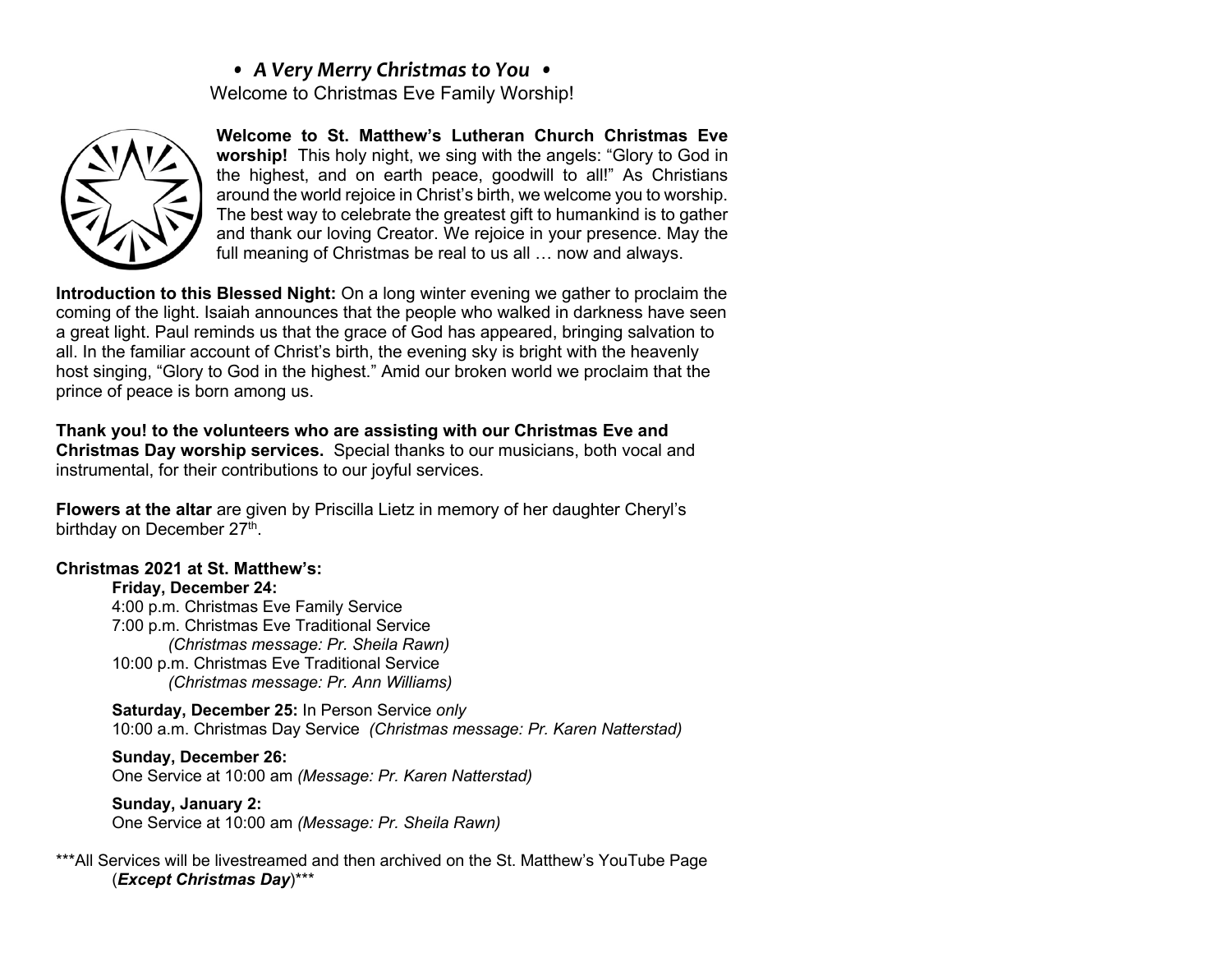**Candle Lighting during "Silent Night"**: We hope to resume this tradition next year, when the health risk of blowing out candles with masks off will be a safer thing to do. We are again keeping in mind the most vulnerable among us.

**The Giving Tree:** Thank you for your generosity in providing a record number of gifts, including many giftcards, through the Giving Tree.

**The Church Office will be closed** Mondays, December 27<sup>th</sup>, 2021, and January 3<sup>rd</sup>, 2022.

**Call Committee Update: Progress toward a New Lead Pastor** The Synod Staff is providing names of potential candidates, and interviews have begun. Please keep the Call Committee in your prayers as their work moves into a confidential period for interviews and discussion. *Members of the Call Committee: Nancy Bowen, Andrew Cherney, Diane DuBois, Brian Due, Natalie Ford Sajdak, Michael Wolaver.*

**Your Special Offerings for Advent & Christmas have an important purpose -- mark your donations accordingly** Advent/Christmas Special Giving will go to help refugees especially mamas & babies and pregnant women. Social ministry made this decision after reflecting on the fact Mary was far from home when she gave birth to baby Jesus and Matthew's gospel tells us the family then fled to Egypt to escape King Herod's jealous violence. We felt called to help the modern day women and babies who are in need, far from home, and escaping violence.

**Offering Envelopes for 2022** are now available in the Library Commons. If you use the Simply giving electronic contribution method, you will not be assigned envelopes. If you don't see a box of envelopes and you'd like one, there is a place on the envelope table to sign up to receive a box. Questions? Ask Al Van Lith in the church office.

## **2021 Year End Giving**

As we get to the end of the year, in order to have your contributions appear on your 2021 Contribution Statement, we need to remind everyone that all contributions need to be either in the office or post marked by December 31, 2021.

- **St Matthew's Website:** If you go to www.stmattslutheran.org and click on the Give button in the upper right hand corner, you can contribute via your credit card.
- **US Post Office:** If you want to mail in your check, the postmark on the envelope must be December 31, 2021 or earlier.
- **Drop off a check in the church office:**

Drop off your check in the church office by 4 PM on December 31, 2021, or earlier.

Following any one of these options will allow your 2021 contribution to St. Matthew's to appear on your 2021 Contribution Statement.

If you have any questions, please feel free to contact Al Van Lith in the office at (414) 774- 0441 or email him at  $al@stmattslutheran.org$ .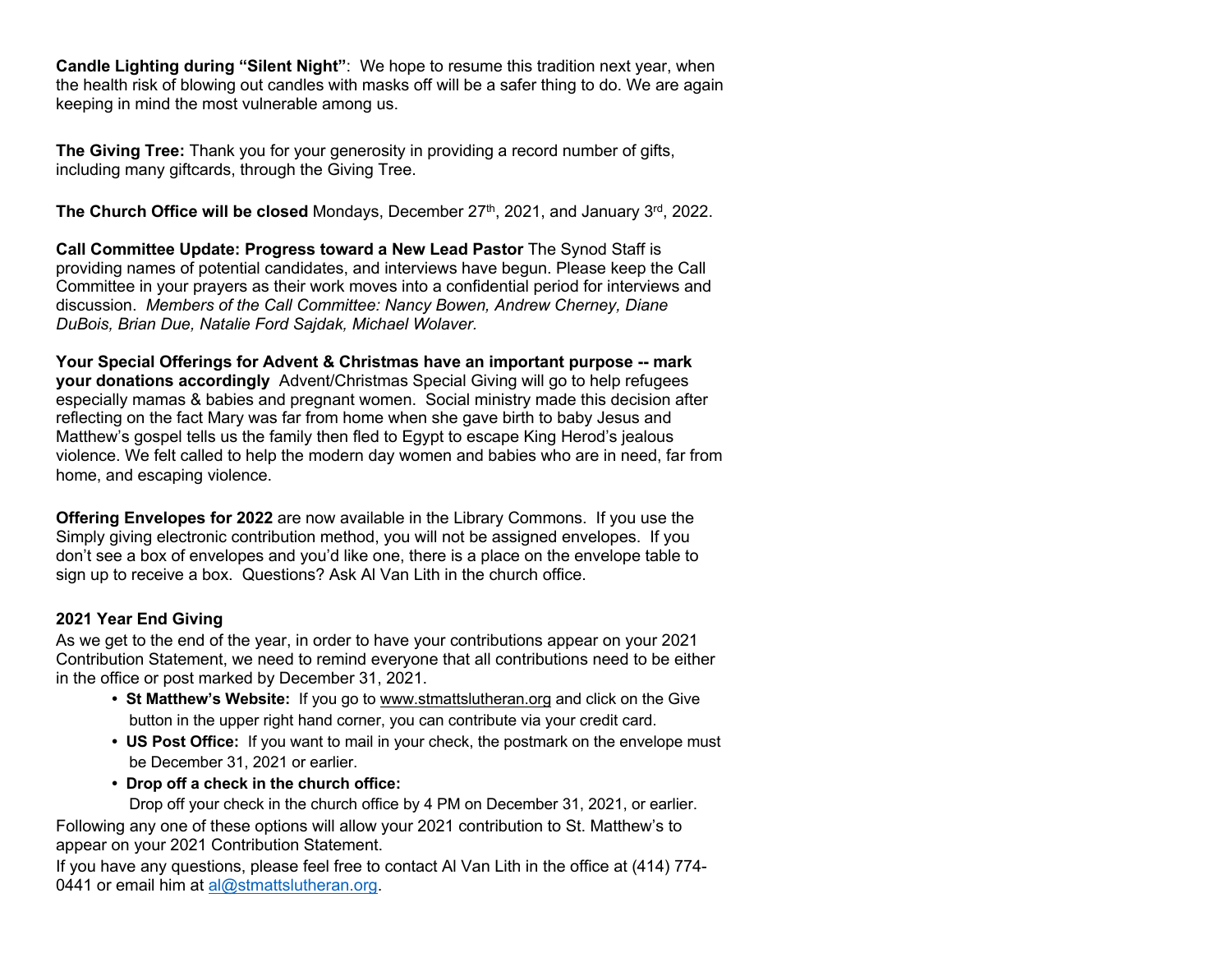**Job Openings at St. Matthew's:** We currently have to openings, one for church administrator, a full-time position, and one for Youth and Sunday School Assistant, a 12-15 hr/week position. Please contact Pastor Karen Natterstad for more information: pastorkaren@stmattslutheran.org or 414-774-0441.

#### **Looking Ahead to Next Year!**

**January 2 Adult Education With DAN BICE:** "Resolution: I will read a book of the Bible this year." Why is it that so many people who profess to believe the Bible never read it? The scriptures are full of compelling, weird, infuriating and mystifying material. We will help you decide which book to pick, give you some important background

January

information,a nd help you come up with a plan to keep this resolution. Beginning at 11:00 a.m., *At a later time, after the 10:00 worship service.*

**Beginning January 5th: Women's Book Discussion**, Three Wednesday nights from 7-8 p.m. "Tattoos on the Heart: The Power of Boundless Compassion." Read chapters 1-3 for January 5<sup>th</sup>. Contact Sue Swing with questions.

#### **Youth Mission Trip 2022 – Info Meeting Set for January 9th**

Plans are underway for Mission Trip 2022! **We know the dates: June 18th – 26th**, but other details are still being worked out. Where will we go? How far will it be? What will we do? How will we get there? So many questions! We will have answers for you at an info meeting on January 9<sup>th</sup> at noon. The mission trip experience is open to kids who are currently in 9<sup>th</sup> – 12<sup>th</sup> grades. If you have any questions, talk to Gretchen Haugse.

**First Fridays Book Discussion Group:** Discussion by Zoom begins at 7 p.m.

## **Jan. 7, 2022 The Midnight Library** by Matt Haig (304 pages)

More information available from Fred Heim, Book Group Coordinator.

# **Sunday School:** Please Note that there is NO Sunday School on Dec. 26 or Jan. 2<sup>nd.</sup>

Pastoral Staff: Karen Natterstad, Interim Lead; Ann Williams, Associate Pastor; and Sheila Rawn, Interim Associate Pastor. Volunteer Ministries/Small Groups/Adult Education: Sue Swing Youth Ministries & Children's Education: Gretchen Haugse Children's Minister: Donna Gardner Manke. Music Minister: John Paradowski. Music Staff: David Mohr, Jeff Reeves, Amy Dankwardt, Heide Hughes Older Adults Coordinator: Julia Murphy. Technology Coordinator: Brian Smith. Library Coordinator (volunteer) Linda Wunderlich. Custodial Staff: Marsha Olson, Dave Fagerberg, Bob Gardner.

Office Staff: Al Van Lith, Bridget Smith, Sonja Mohr